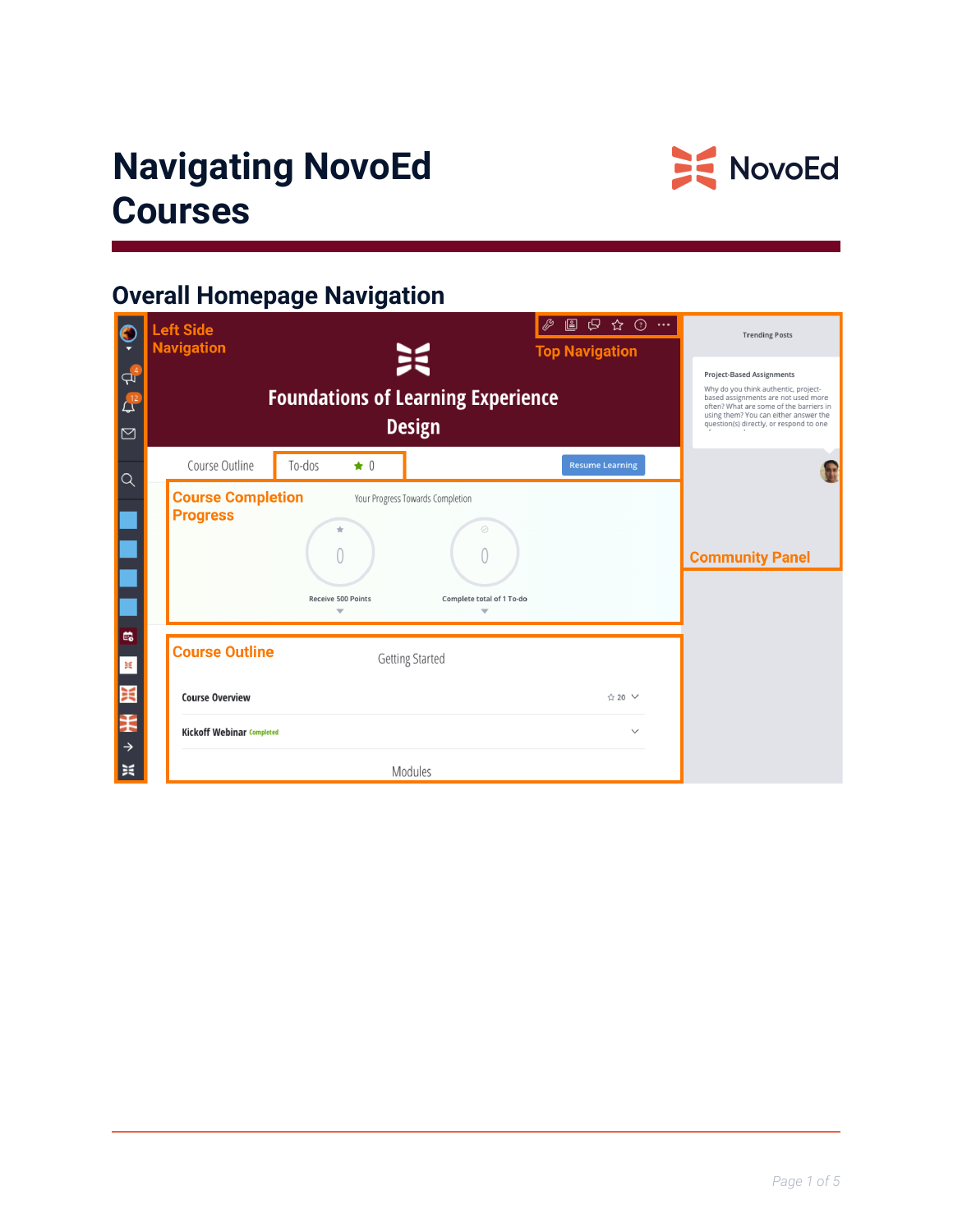# **Left Side Navigation**

When entering NovoEd, one will notice the dark bar on the left side. This is your left-side navigation for institution-wide access and tools.

1  $\overline{2}$  $\mathbf{Q}_\mathbf{I}$ 3 Д 4 ⊠ 5 Q 6

Here you are able to navigate and manage across multiple courses:

- 1. Your NovoEd account: *See below for details*
- 2. Announcements
- 3. Notifications
- 4. Messages
- 5. Search Content
- 6. Course or Programs, Teams or Groups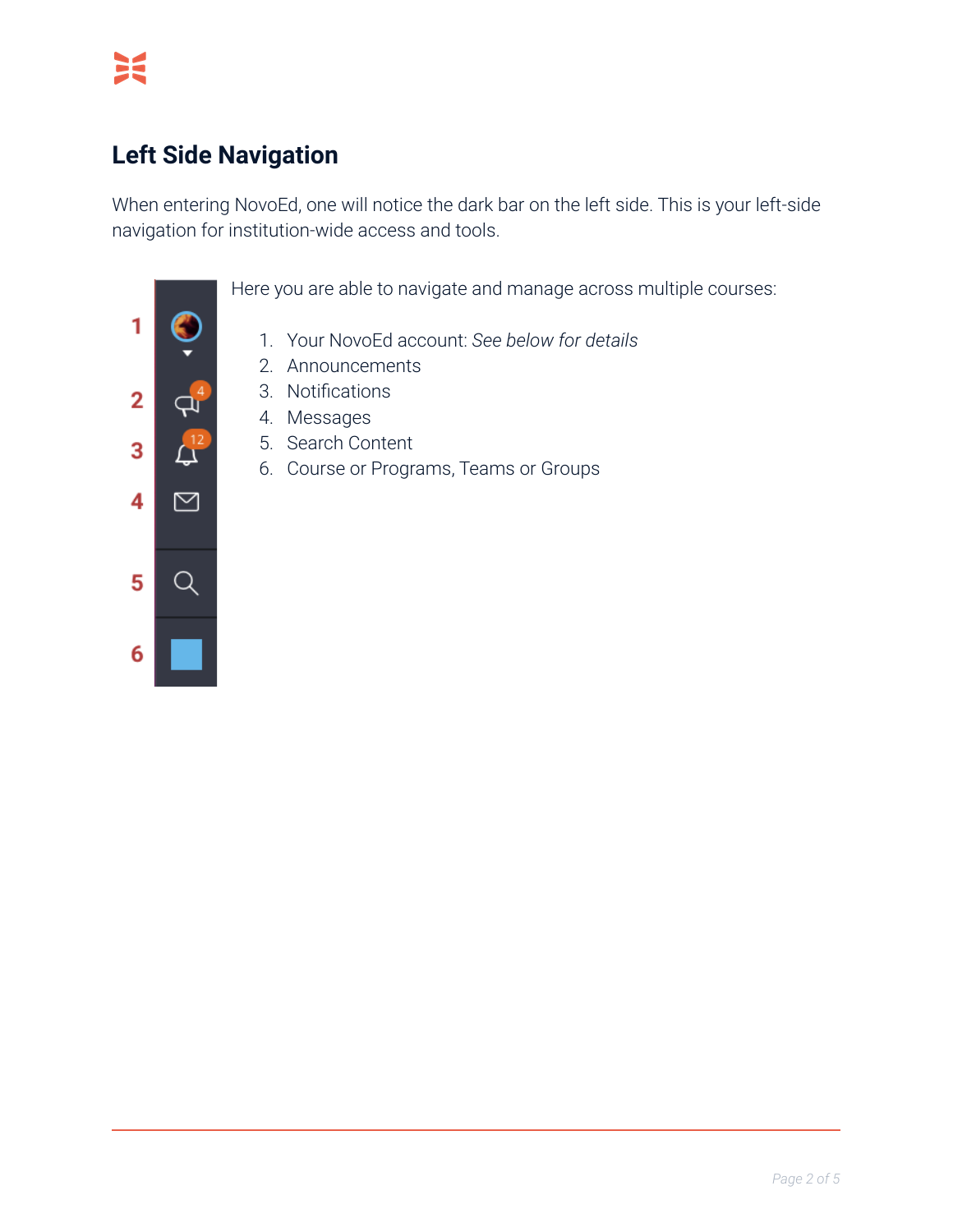

By clicking on your image or avatar at the top, you can access your account:

- 1. My Learning Dashboard
- 2. Profile
- 3. Account Settings
- 4. Language Preferences
- 5. Switch Institutions
- 6. NovoEd Privacy Policy
- 7. Sign Out of Novoed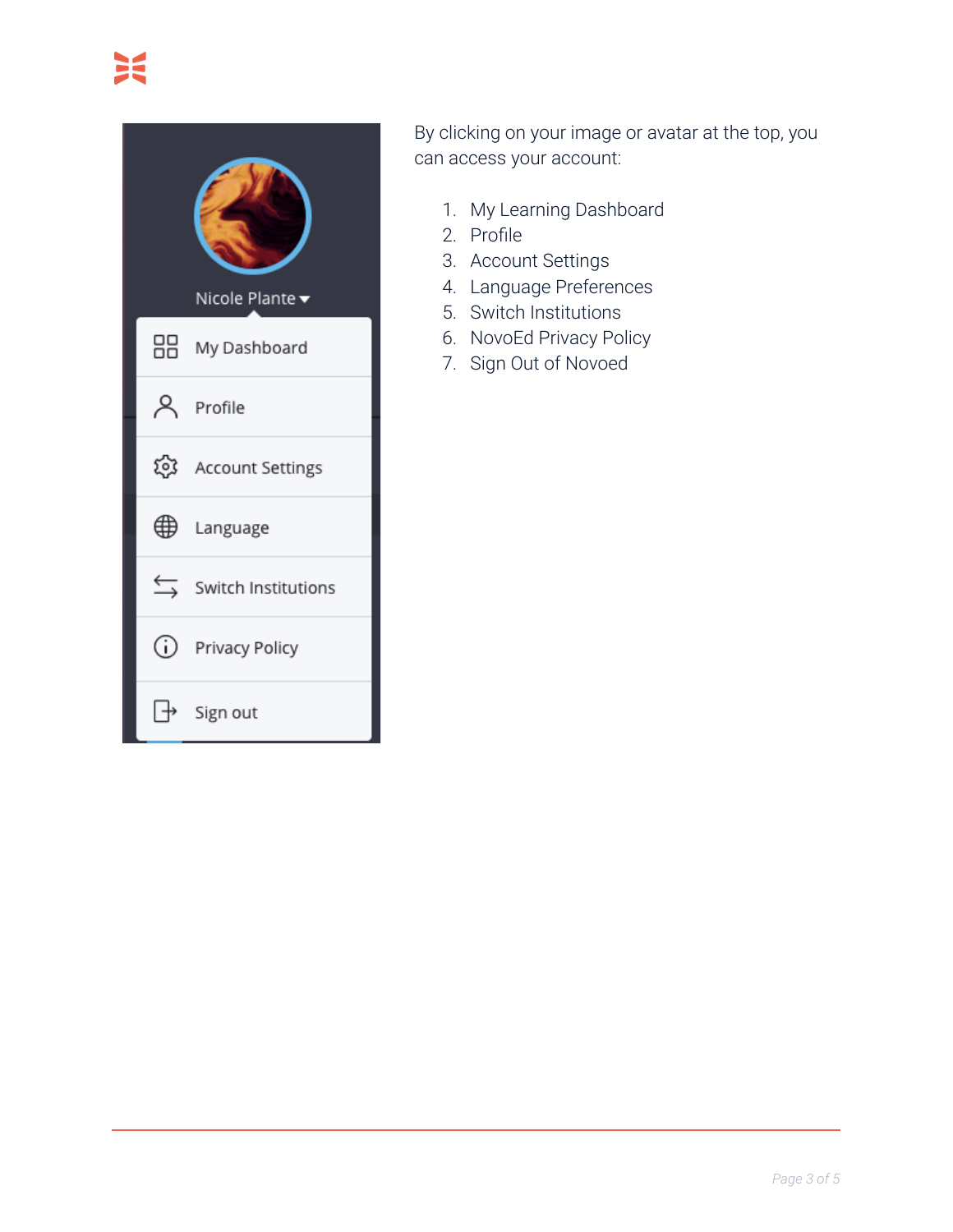### **Course Top Navigation**

Learners and admins will find additional tools and resources at the top of the page relevant to the course.



#### **You may access (if enabled):**

- 1. Homepage
- 2. Admin Tools (for admins only)
- 3. Learner Submissions
- 4. Discussions
- 5. Leaderboard
- 6. Help
- 7. More
	- a. Team, Group Directories
	- b. Learner Directory
	- c. Teaching Team Directory

#### **How to Access Lesson Pages**

- 1. Enter the course
- 2. Click on "Start Learning" or 'Resume Learning"

**Resume Learning** 

3. OR Click on the pages in the Course Outline to take you to a specific lesson page:

**How to Use This Course Completed** 

 $\widehat{\phantom{1}}$ 

Welcome  $\overline{\mathscr{S}}$